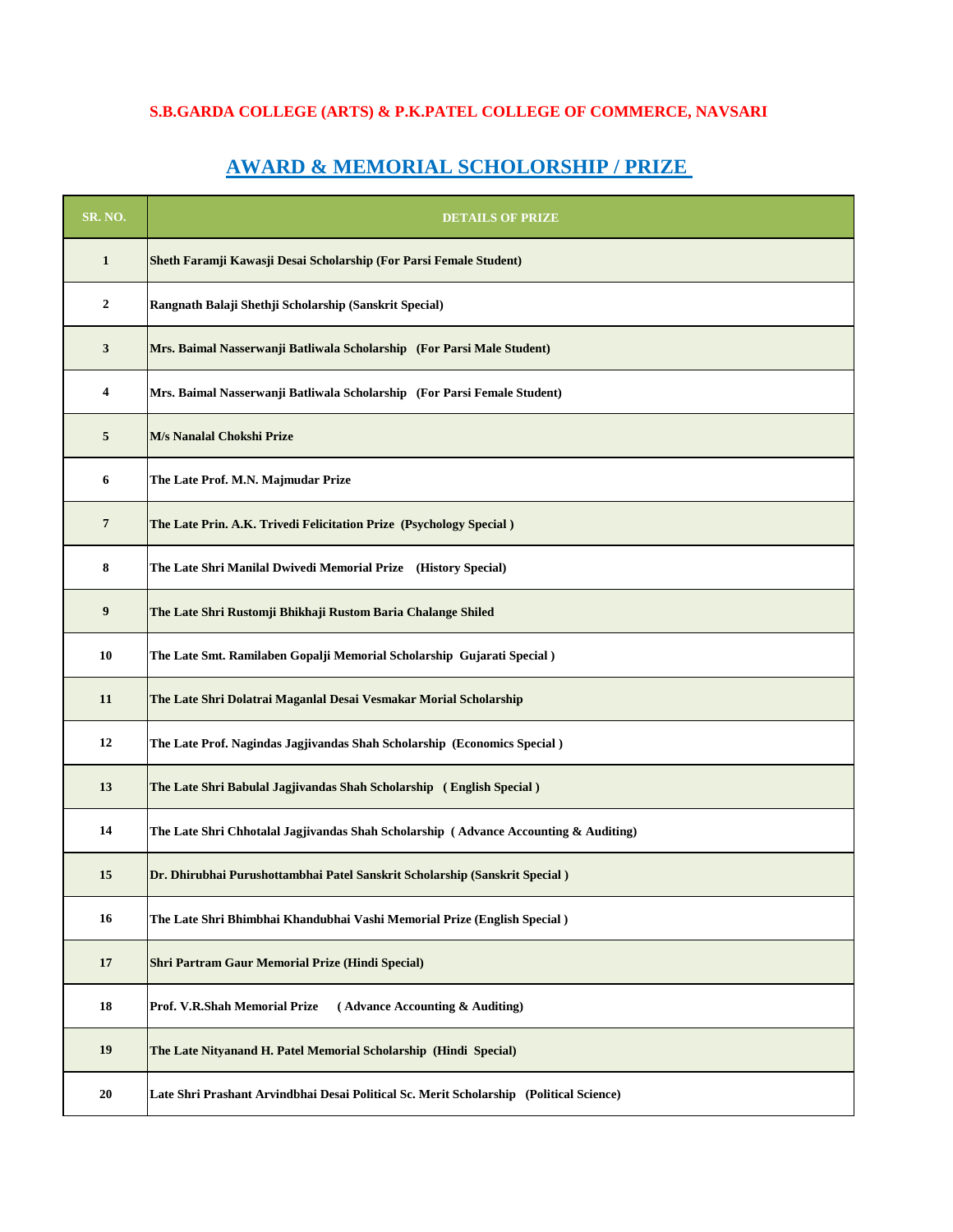| 21 | Late Shri Balvantrai Gulabbhai Desai Political Sc. Merit Scholarship (Political Science)                                                                    |
|----|-------------------------------------------------------------------------------------------------------------------------------------------------------------|
| 22 | Smt. Shantaben Balvantrai Desai Political Sc. Merit Scholarship (Political Science)                                                                         |
| 23 | Baijalaramai and Barajorji Jahangirji Desai Scholarship<br>(For Parsi male or Female Student)                                                               |
| 24 | The Late Mrs. Cooverbai Kekobad Karkaria Memorial Scholarship(Economics Special)                                                                            |
| 25 | Smt. Maniben Ranchhodji Naik & Shri Ranchhodji Bhagvanji Naik (Sarav) Prize for 1st In B. Com.                                                              |
| 26 | Shri Ranchhodji Bhagvanji Naik & Smt. Maniben Ranchhodji Naik (Sarav) Prize for 1st in B.A. Economics.                                                      |
| 27 | Shri Rambhai Dayalbhai Patel Scholarship                                                                                                                    |
| 28 | The Late Shri Ramanbhai Vasanji Desai Scholarship (For Anavil Student Only)                                                                                 |
| 29 | The Late Shri Chhotubhai Khandubhai Desai Memorial Scholarship<br>(For Anavil Student of sandalpore or else where)                                          |
| 30 | Shri Soli R. Hodiwala Memorial Scholarship (For Parsi Student)                                                                                              |
| 31 | Smt. Gajraben Gopalji Desai Scholarship<br>(Highest marks in B.A.SEM-II and studing in B.A.SEM-IV History Special)                                          |
| 32 | Late Sheth Hargovandas Gangaram Rathod N.S.S. Memorial Prize                                                                                                |
| 33 | The Late Tarlikaben Arvindbhai Shah N.S.S. Memorial Prize                                                                                                   |
| 34 | Late Shri Rustomji M. Desai Scholarship (Highest Marks in English Comp.)                                                                                    |
| 35 | Late Shri Rajmalbhai Badaramalbhai Mehta Scholarship<br>(Highrest marks in B.A. SEM - VI & B.COM. SEM - VI Student)                                         |
| 36 | The Late Mrs. Urmilaben Gopalbhai Patel & Gopalbhai Vanmalibhai Patel Scholarship<br>(Highrest marks in B.A. SEM - VI & B.COM. SEM - VI for Student SC, ST) |
| 37 | Prof. Miss I.R.Mehta Kalarang Prize<br>(Highrest marks in GUJARATI COMP. in Arts Faculty)                                                                   |
| 38 | Mrs.Jer savak Madon Psychology Prize (Highest Marks in B.A.SEM-VI Psychology Special.)                                                                      |
| 39 | The Late Shri Ashok N. Desai Scholarship (Highest Marks in B.A.SEM-VI & B.COM. SEM - VI)                                                                    |
| 40 | Shri Balubhai Maganbhai Desai (Batliwala Essay Competition Prize)                                                                                           |
| 41 | Late Dr. Naranbhai Mathurbhai Patel Scholarship (Highest Marks in B.A.SEM-VI Hindi Special)                                                                 |
| 42 | Smt. Manjulaben Naranbhai Patel Scholarship (Highest Marks in B.A.SEM-VI Gujarati Special)                                                                  |
| 43 | Shri Maganbhai Motichand Patel Scholarship (Highest Marks in B.A.SEM-VI & B.COM. SEM - VI Student)                                                          |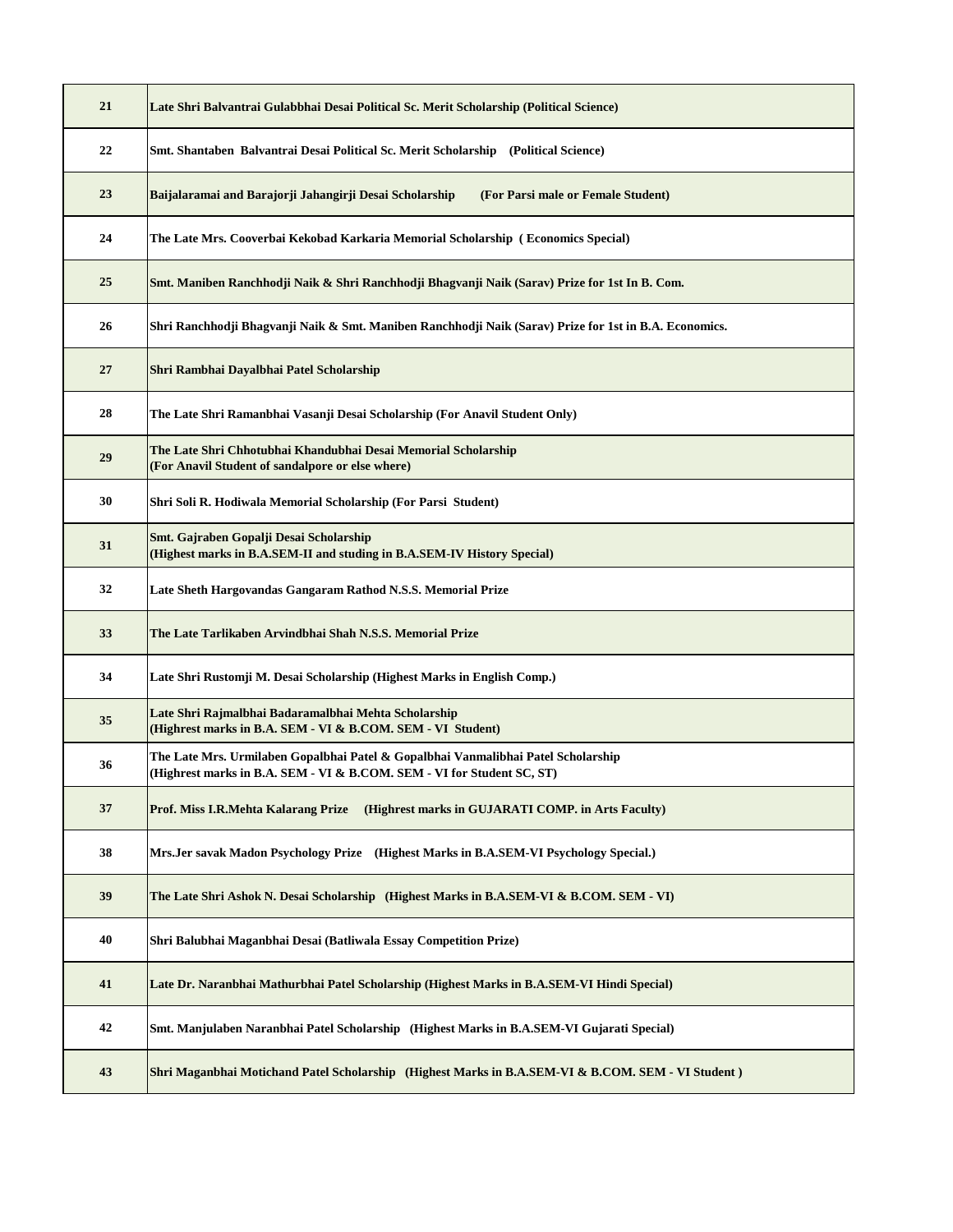| 44 | The Late Dr. & Mrs. H.T. Pardiwala Debate Competition Prize                                                                                           |
|----|-------------------------------------------------------------------------------------------------------------------------------------------------------|
| 45 | The Late Shri T.K.Batliwala Elocution Competition Prize                                                                                               |
| 46 | The Late Shri T.K.Batliwala Essay Competition Prize                                                                                                   |
| 47 | The Late shri T.K.Batliwala Sports Prize                                                                                                              |
| 48 | Shri Naginchand Nanchand Shah & Smt. Parsanben Naginchand Shah Scholarship                                                                            |
| 49 | The Late Shri Pirojshah Harmasji Gamir Scholarship (Highest Marks in B.A. SEM - VI & B.COM. SEM - VI Classes)                                         |
| 50 | The Late Zinabhai Dahyabhai Thakor Scholarship (Statistics Special)                                                                                   |
| 51 | Shri Maheshbhai Balubhai Patel Scholarship<br>(To be given to poor & needy students in B.A.SEM-VI & B.COM. SEM - VI class)                            |
| 52 | Mrs. Jer Savak Madon M.A. (Gujarati) Prize                                                                                                            |
| 53 | The Late Shri Ishwarlal Chunilal Choksi Memorial Prize (For best articale in gardian from the students)                                               |
| 54 | Prof. R. S. Patel Memorial Prize (Highest Marks in B.A.SEM-VI English Special)                                                                        |
| 55 | Late Prof. D. I. Modi Prize (Highest Marks in M.COM.SEM-IV)                                                                                           |
| 56 | The Navsari People Co.Op. Ltd. Navsari Silver Jubilee Year 1995-96 Memorial Prize<br>(Highest Marks in B.COM.SEM-VI Banking)                          |
| 57 | Mrs. Jer Savak Madon Prize for Poetry & Gazal Competition                                                                                             |
| 58 | Ex. Principal Eruch Jamshedji Patel Prize Sponsared by The S. B. Garda College Trust<br>(Highest Marks in B.A.SEM-VI Gujarati Special)                |
| 59 | Shri Durlabhbhai Pranumbhai Desai Prize<br>(For getting at First attempt the B.A. Degree with highest number of marks with English Principal Subject) |
| 60 | Mrs. Parvatiben Durlabhbhai Desai Prize<br>(For getting at First attempt the M.A. Degree with highest number of marks with History Subject)           |
| 61 | Shri Durlabhbhai Pranubhai Desai Prize<br>(For getting at First attempt the M.COM. Degree with highest number of marks with COST ACCOUNT Subject)     |
| 62 | Prof. Narsinh Ujamba Elocution Comretion Award                                                                                                        |
| 63 | The Late Shri Suneeth Nayak Political Science Scholarship Prize<br>(Higest marks in Political Science in B.A. SEM - IV & STUDING IN B.A.SEM-VI)       |
| 64 | Three Dentential Celebration Memorial Prize to the N.S.S. Students                                                                                    |
| 65 | Late Mrs. Najoo & Ervad Eruch Edulji Karkaria Memorial Prize for Economics                                                                            |
| 66 | Late Dr. (Shri Mati) Perin Dara Driver Scholarship<br>(Highest Marks in B.A.SEM-VI Gujarati Special)                                                  |